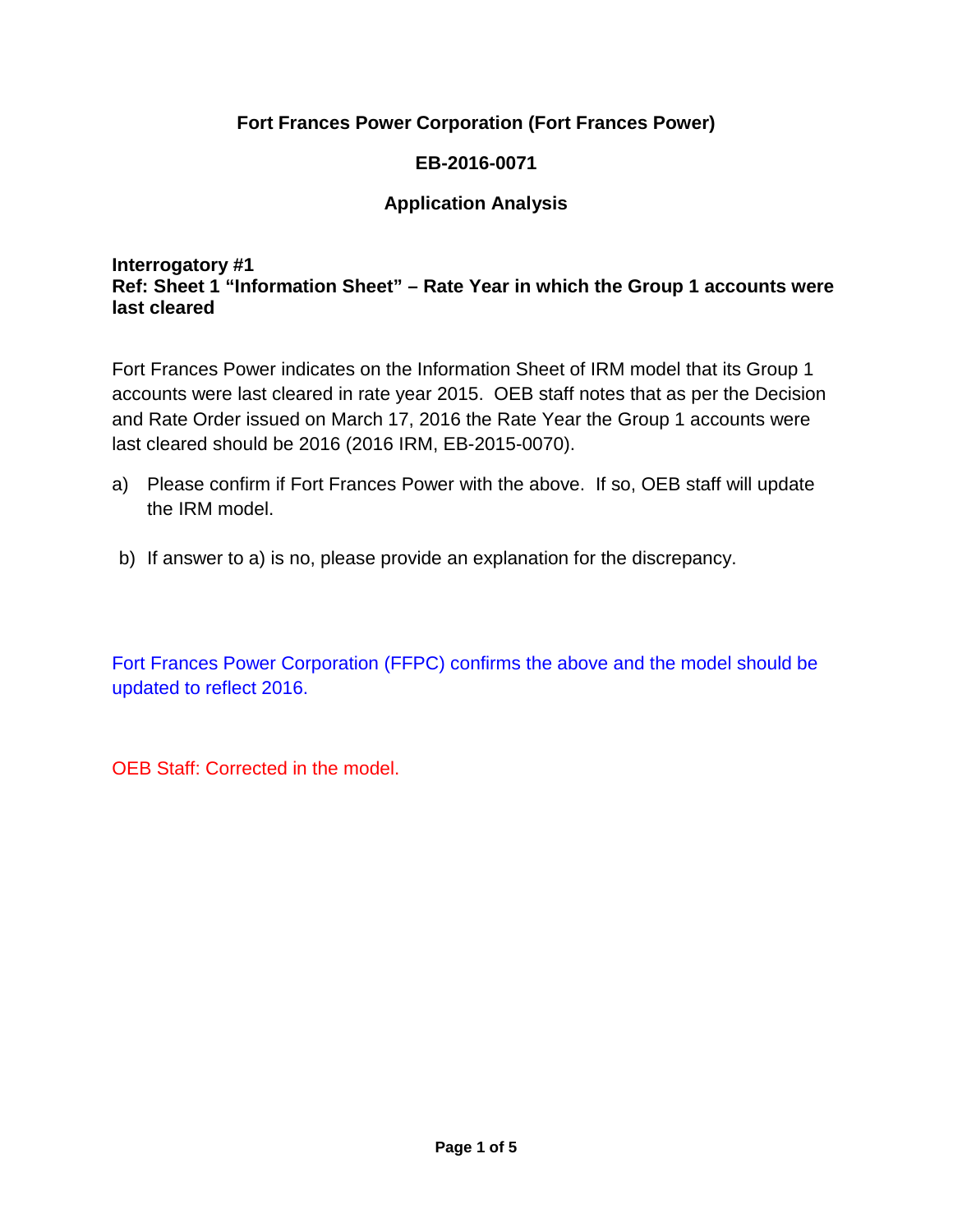#### **Interrogatory #2 Ref: Sheet 3 "Continuity Schedule" – OEB-Approved Disposition during 2014**

|                                                                                  |                   |                                     |                                                                               |                                                          |                                                      | 2014                                                            |
|----------------------------------------------------------------------------------|-------------------|-------------------------------------|-------------------------------------------------------------------------------|----------------------------------------------------------|------------------------------------------------------|-----------------------------------------------------------------|
| <b>Account Descriptions</b>                                                      | Account<br>Number | Opening<br>Principal<br>Jan 1, 2014 | <b>Transactions<sup>2</sup></b> Debit<br>Amounts as of I (Credit) during 2014 | <b>OEB-Approved</b><br><b>Disposition</b><br>during 2014 | Principal<br>Adjustments <sup>1</sup><br>during 2014 | Closing<br>Principal<br><b>Balance</b> as<br>of Dec 31.<br>2014 |
| <b>Group 1 Accounts</b>                                                          |                   |                                     |                                                                               |                                                          |                                                      |                                                                 |
| <b>LV Variance Account</b>                                                       | 1550              | O                                   |                                                                               |                                                          |                                                      |                                                                 |
| Smart Metering Entity Charge Variance Account                                    | 1551              | (318)                               | 280                                                                           |                                                          |                                                      |                                                                 |
| RSVA - Wholesale Market Service Charge                                           | 1580              | (146, 787)                          | 14,824                                                                        | (95, 33)                                                 |                                                      |                                                                 |
| Variance WMS - Sub-account CBR Class A                                           | 1580              | n                                   |                                                                               |                                                          |                                                      | ╖                                                               |
| Variance WMS - Sub-account CBR Class B                                           | 1580              | O                                   |                                                                               |                                                          |                                                      |                                                                 |
| RSVA - Retail Transmission Network Charge                                        | 1584              | 6.239                               | 20,885                                                                        | 1.186                                                    |                                                      | 25,938                                                          |
| RSVA - Retail Transmission Connection Charge                                     | 1586              | 3.049                               | 9.974                                                                         | 2.391                                                    |                                                      | 10.632                                                          |
| RSVA - Power                                                                     | 1588              | 29.745                              | 7.063                                                                         | 49.300                                                   |                                                      | (12, 492)                                                       |
| RSVA - Global Adjustment                                                         | 1589              | 15,695                              | 57,692                                                                        | (219, 719)                                               |                                                      | 293,106                                                         |
| Disposition and Recovery/Refund of Regulatory Balances (2009) <sup>4</sup>       | 1595              |                                     |                                                                               |                                                          |                                                      |                                                                 |
| Disposition and Recovery/Refund of Regulatory Balances (2010) <sup>4</sup>       | 1595              |                                     |                                                                               |                                                          |                                                      |                                                                 |
| Disposition and Recovery/Refund of Regulatory Balances (2011) <sup>4</sup>       | 1595              |                                     |                                                                               |                                                          |                                                      |                                                                 |
| Disposition and Recovery/Refund of Requlatory Balances (2012) <sup>4</sup>       | 1595              | (12, 854)                           |                                                                               |                                                          |                                                      | (12, 854)                                                       |
| Disposition and Recovery/Refund of Regulatory Balances (2013) <sup>4</sup>       | 1595              | (272, 623)                          | 152,355                                                                       |                                                          |                                                      | (120, 268)                                                      |
| Disposition and Recovery/Refund of Regulatory Balances (2014) <sup>4</sup>       | 1595              | n                                   | 27,828                                                                        | 212,586                                                  |                                                      | (184, 758)                                                      |
| Disposition and Recovery/Refund of Requlatory Balances (2015) <sup>4</sup>       |                   |                                     |                                                                               |                                                          |                                                      |                                                                 |
| Not to be disposed of unless rate rider has expired and balance has been audited | 1595              | 0                                   |                                                                               |                                                          |                                                      |                                                                 |

a) On Tab 3 of the IRM model, Fort Frances Power reported balances \$212,586 in account 1595 "Disposition and Recovery/Refund of Regulatory Balances (2014)". Please provide explanation for this balance.

The balance of \$212,586 in account 1595 "Disposition and Recovery/Refund of Regulatory Balances (2014)" reflects EB-2013-0130 – Principal balance with the adjustment to LRAM account.

| <b>Account #</b> | <b>Account Description</b>                               | <b>Principal</b> |  |
|------------------|----------------------------------------------------------|------------------|--|
| 1580             | RSVA- Wholesale Market Service Charge                    | \$<br>(95, 339)  |  |
| 1584             | RSVA - Retail Transmission Network Charge                | \$<br>1,186      |  |
| 1586             | <b>RSVA - Retail Transmission Connection Charge</b>      | \$<br>2,391      |  |
| 1588-Power       | RSVA - Power (Excluding Global Adjustment)               | \$<br>49,300     |  |
| 1589- Global     | RSVA - Global Adjustment                                 | \$<br>(219, 719) |  |
| 1508             | <b>OEB Cost Assessment</b>                               | \$<br>6,914      |  |
| 1508             | IFRS Transition Cost (with 2013 Costs in Decision)       | \$<br>38,332     |  |
| 1531             | <b>Renewable Generation Connection</b>                   | \$<br>1,335      |  |
| 1582             | <b>RSVA - One Time</b>                                   | \$<br>4,256      |  |
| 2425             | <b>Other Deferred Credits - Shared Tax Savings</b>       | \$<br>(6, 144)   |  |
| 1568             | <b>LRAM Variance Account</b>                             | \$<br>4,902      |  |
|                  | <b>Total for Disposition Excluding Global Adjustment</b> | \$<br>7,133      |  |
|                  | <b>Total Disposition Amount</b>                          | \$(212,586)      |  |

OEB staff: No further question.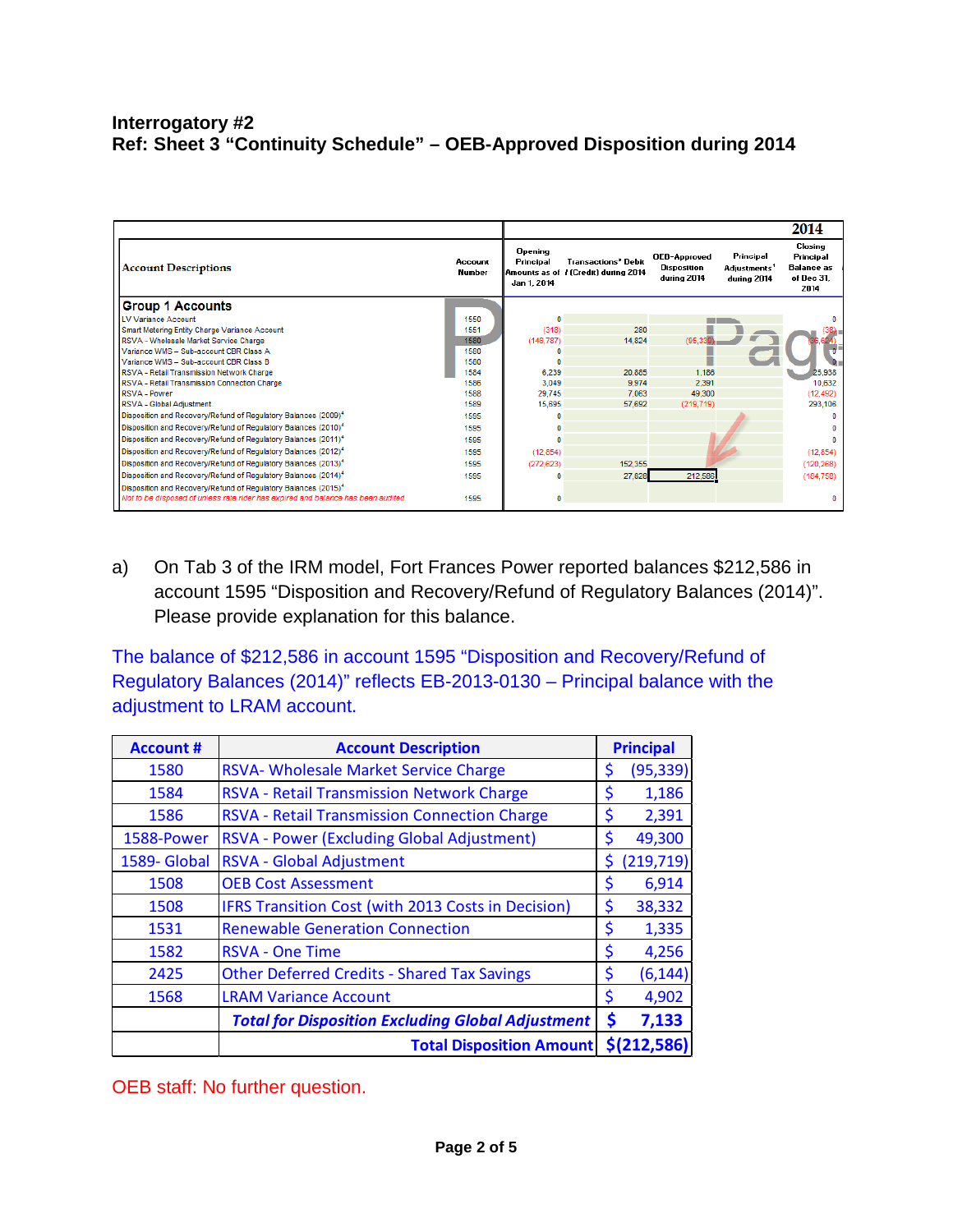#### **Interrogatory #3 Ref: IRM Model – Tab 3: Account 1580 Variance WMS – Sub-account CBR Class B**

| <b>Incentive Regulation Model for 2017 Filers</b>                                                                                                                                                                                                                                                                                                                                                                                                                                                                                            |                          |                                                                                                                                                                                           |                                                     |                   |                                                                                |
|----------------------------------------------------------------------------------------------------------------------------------------------------------------------------------------------------------------------------------------------------------------------------------------------------------------------------------------------------------------------------------------------------------------------------------------------------------------------------------------------------------------------------------------------|--------------------------|-------------------------------------------------------------------------------------------------------------------------------------------------------------------------------------------|-----------------------------------------------------|-------------------|--------------------------------------------------------------------------------|
| Please complete the following continuity schedule for the following Deferral/Variance Accounts.<br>Enter information into green cells only. Column BU has been prepopulated from the latest 2.1.7<br><b>RRR filing.</b>                                                                                                                                                                                                                                                                                                                      |                          |                                                                                                                                                                                           |                                                     |                   |                                                                                |
| When inputting balances in the continuity schedule, Account 1580 RSVA - Wholesale Market<br>Service Charge is to exclude any amounts relating to CBR. The CBR amounts are to be entered<br>separately in the Class A and Class B 1580 sub-accounts. Only Class B amounts are to be<br>disposed. Class A amounts are not to be disposed.                                                                                                                                                                                                      |                          | Class A customer, 1580 sub-account CBR Class B will be<br>ugh a rate rider calculated outside the model (if significant).<br>ly Class B customers, the balance applicable to Class B will |                                                     |                   |                                                                                |
| If you have received approval to dispose of balances from prior years, the starting point for<br>entries in the schedule below will be the balance sheet date as per your general ledger for which<br>you received approval. For example, if in the 2016 EDR process (CoS or IRM) you received approval<br>for the December 31, 2014 balances, the starting point for your entries below should be the 2013<br>year. This will allow for the correct starting point for the 2014 opening balance columns for both<br>principal and interest. |                          | ind disposed with account 1580.<br>vou have one or more Class A customers.                                                                                                                | □                                                   |                   |                                                                                |
| Please refer to the footnotes for further instructions.                                                                                                                                                                                                                                                                                                                                                                                                                                                                                      |                          |                                                                                                                                                                                           |                                                     |                   |                                                                                |
|                                                                                                                                                                                                                                                                                                                                                                                                                                                                                                                                              |                          | on Dec-31-15 Balances                                                                                                                                                                     |                                                     | 2.1.7 RRR         |                                                                                |
| <b>Account Descriptions</b>                                                                                                                                                                                                                                                                                                                                                                                                                                                                                                                  | Account<br><b>Number</b> | <b>Total Interest</b>                                                                                                                                                                     | <b>Total Claim</b>                                  | As of Dec 31-15   | Variance<br><b>BBB</b> vs. 2015<br><b>Balance</b><br>(Principal +<br>Interest) |
| <b>Group 1 Accounts</b><br><b>LV Variance Account</b><br>Smart Metering Entity Charge Variance Account                                                                                                                                                                                                                                                                                                                                                                                                                                       | 1550<br>1551             | $\overline{0}$<br>29                                                                                                                                                                      | 2.596                                               | 2.521             |                                                                                |
| RSVA - Wholesale Market Service Charge                                                                                                                                                                                                                                                                                                                                                                                                                                                                                                       | 1580                     | (5.174)                                                                                                                                                                                   | (147.200)                                           | (128.445)         |                                                                                |
| Variance WMS - Sub-account CBR Class A                                                                                                                                                                                                                                                                                                                                                                                                                                                                                                       | 1580                     |                                                                                                                                                                                           | 0   Check to Dispose of Account (Disabled)          |                   |                                                                                |
| Variance WMS - Sub-account CBR Class B<br>RSVA - Retail Transmission Network Charge                                                                                                                                                                                                                                                                                                                                                                                                                                                          | 1580<br>1584             | (298)                                                                                                                                                                                     | (239) Check to Dispose of Account<br><del>301</del> | (9.427)<br>21,228 |                                                                                |
| RSVA - Retail Transmission Connection Charge                                                                                                                                                                                                                                                                                                                                                                                                                                                                                                 | 1586                     | 34                                                                                                                                                                                        | 2,147                                               | 12,117            |                                                                                |
| RSVA - Power                                                                                                                                                                                                                                                                                                                                                                                                                                                                                                                                 | 1588                     | (1.075)                                                                                                                                                                                   | 3,905                                               | 6.014             |                                                                                |
| RSVA - Global Adjustment                                                                                                                                                                                                                                                                                                                                                                                                                                                                                                                     | 1589                     | (461)                                                                                                                                                                                     | 65.551                                              | 121.986           |                                                                                |

On tab 3 of the 2017 IRM model, it states "When inputting balances in the continuity schedule, Account 1580 RSVA - Wholesale Market Service Charge is to exclude any amounts relating to CBR. The CBR amounts are to be entered separately in the Class A and Class B 1580 sub-accounts. Only Class B amounts are to be disposed. Class A amounts are not to be disposed".

Fort Frances Power shows a \$0 balance in account 1580 sub-account CBR Class B.

a) Please confirm whether or not Fort Frances Power proposes to dispose the balance in account 1580 sub-account CBR Class B in the 2017 IRM process. If so, Fort Frances Power needs to check the box for disposition of Class B (Cell BT25).

FFPC has checked the box for disposition and will send the updated file through FileZilla.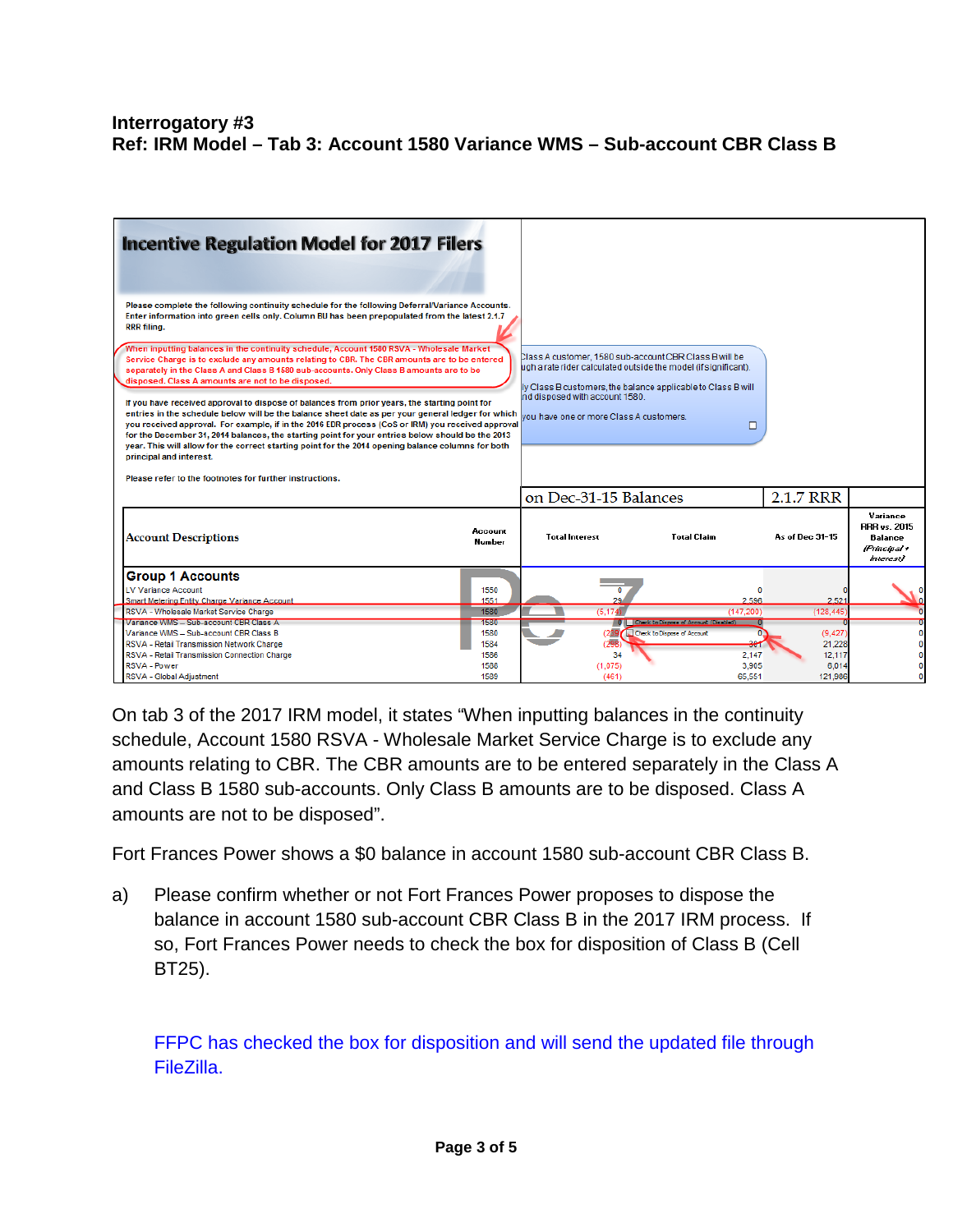b) Please explain why Cell BV23 does not show a variance. Please follow the instructions below:

Variance was not shown due to improper CBDR allocation. FFPC has correct the allocation as per the instructions below and will send the updated file through FileZilla.

### The OEB established two new sub-accounts of Account 1580-WMS to record CBR amounts

- **Sub-account CBR Class A**
- **Sub-account CBR Class B**

## CBR amounts are to be recorded separately in CBR Sub-accounts **Class A and Class B**

- Account 1580 RSVA Wholesale Market Service Charge is to exclude any amounts relating to CBR.
- The CBR amounts are to be entered separately in the Class A and Class B 1580 sub-accounts (Tab 3, rows 24 & 25).
- Column BU, showing RRR data for Account 1580 Wholesale Market Service Charge, includes<br>sub-account CBR amounts for Class A and Class B (if any). The IRM model will show a variance in<br>cell BV23 that should equal the sum o

# **Disposition - Sub-account CBR Class B only**

- IRM model supports disposition of CBR Class B amounts; manner will depend on distributor circumstances.
- Sub-account CBR Class A will not be disposed off during the 2017 IRM process
- The checkbox with cell BT24 (total claim of 1580 sub-account Class A) has been disabled and the value in this cell is always "0" in the model, as sub-account CRB Class A is not disposed

OEB staff: No further question.